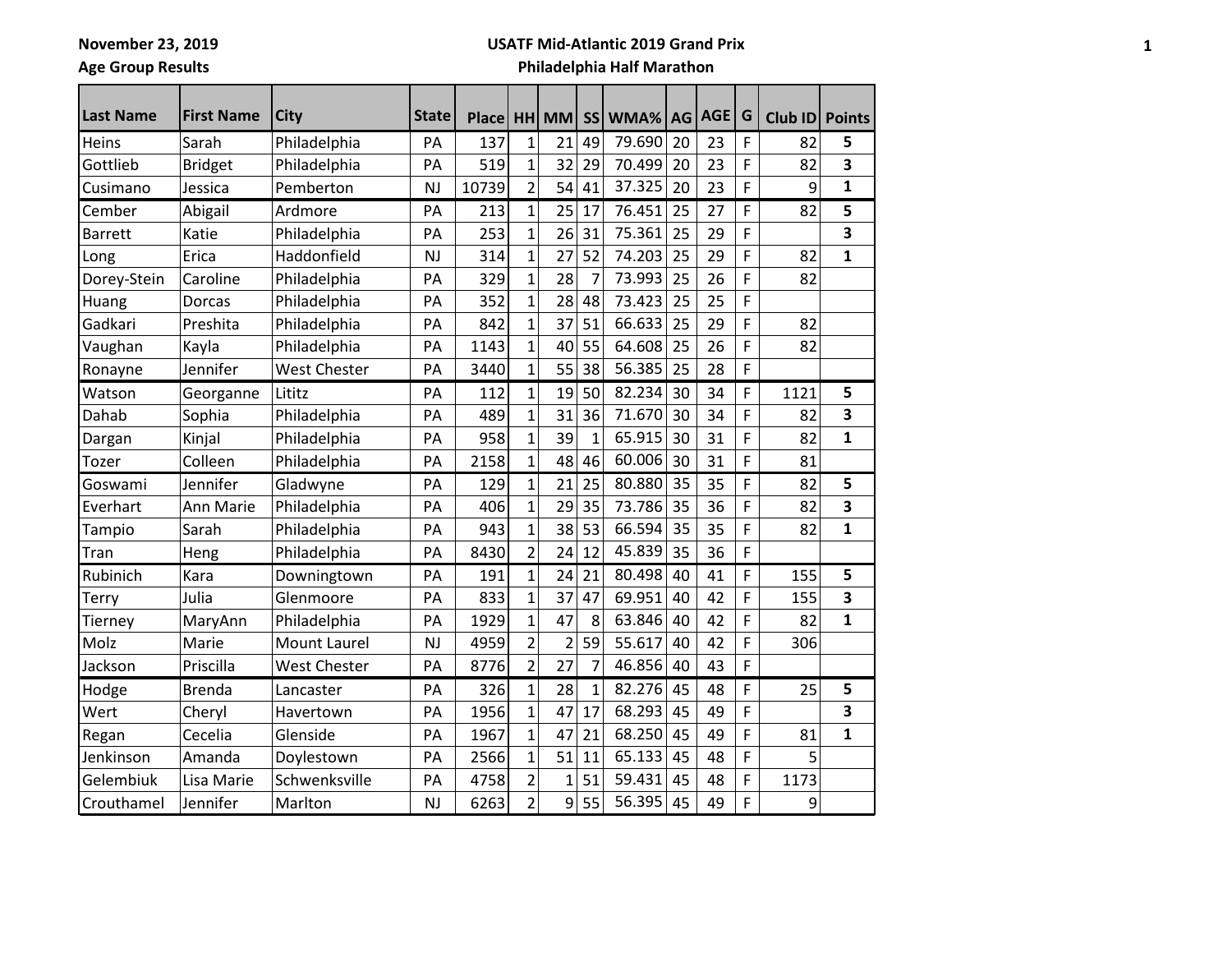**November 23, 2019**

#### **USATF Mid-Atlantic 2019 Grand Prix**

**Age Group Results**

| Pasquella     | Linda    | Franklinville        | NJ | 2925  | $\mathbf{1}$   | 53 | 5  | 68.003 | 50 | 53 | F | 9    | 5 |
|---------------|----------|----------------------|----|-------|----------------|----|----|--------|----|----|---|------|---|
| Harvey        | Michelle | Atco                 | NJ | 3137  | 1              | 54 | 14 | 67.318 | 50 | 53 | F | 9    | 3 |
| Doran-Briggs  | Maretta  | Marlton              | NJ | 4184  | 1              | 59 | 3  | 66.233 | 50 | 55 | F | 9    | 1 |
| Moore         | Jo Ann   | Philadelphia         | PA | 4351  |                | 59 | 44 | 64.226 | 50 | 53 | F |      |   |
| Smith         | Sylvia   | Haddon Township      | NJ | 7280  | 2              | 15 | 54 | 55.899 | 50 | 52 | F | 14   |   |
| Mosher        | Regina   | Williamstown         | NJ | 8721  | 2              | 26 | 46 | 50.522 | 50 | 50 | F | 14   |   |
| Hunsinger     | Ailena   | Chalfont             | PA | 11206 | 3              | 13 | 15 | 38.370 | 50 | 50 | F | 5    |   |
| <b>Baisch</b> | Diane    | Philadelphia         | PA | 3171  | 1              | 54 | 26 | 71.643 | 55 | 58 | F |      | 5 |
| Corino        | Kristy   | <b>Blue Bell</b>     | PA | 4759  | 2              | 1  | 52 | 65.536 | 55 | 56 | F | 1173 | 3 |
| McGowan       | Karen    | Medford              | NJ | 1404  | 1              | 43 | 20 | 83.758 | 60 | 62 | F | 14   | 5 |
| Boyer         | Linda    | North Wales          | PA | 1346  |                | 42 | 55 | 82.947 | 60 | 61 | F | 81   | 3 |
| Hellman       | Joanna   | <b>Medford Lakes</b> | NJ | 4634  | C              | 1  | 11 | 72.438 | 60 | 63 | F | 9    | 1 |
| Snyder        | Amy      | Lansdale             | PA | 4605  | $\overline{2}$ | 1  |    | 70.532 | 60 | 61 | F | 81   |   |
| Gurka         | Mary Ann | <b>Berlin</b>        | NJ | 4644  | 2              | 1  | 13 | 75.622 | 65 | 66 | F | 9    | 5 |
| Nardo         | Mary     | Wilmigton            | DE | 6552  | 2              | 11 | 28 | 70.766 | 65 | 67 | F | 25   | 3 |
| Moll          | Vlatka   | Doylestown           | PA | 8517  | $\overline{2}$ | 24 | 52 | 64.220 | 65 | 67 | F | 1173 | 1 |
| Brynko        | Barbara  | Marlton              | NJ | 10524 | $\mathfrak{p}$ | 49 | 42 | 53.231 | 65 | 65 | F | 9    |   |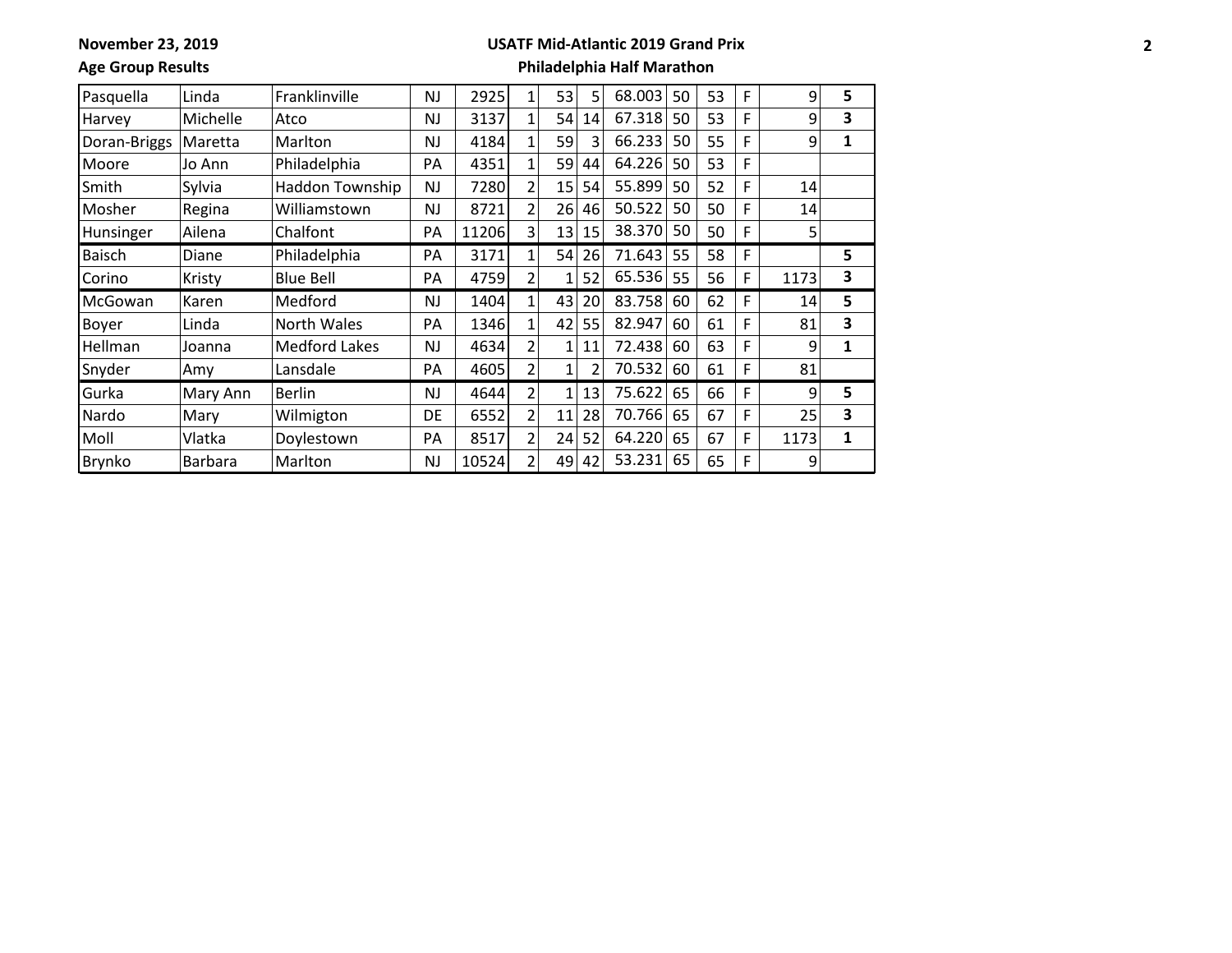**Age Group Results**

## **USATF Mid-Atlantic 2019 Grand Prix**

| <b>Last Name</b> | <b>First Name</b> | City                   | <b>State</b> | <b>Place</b> |                | HH MM |                | SS WMA% AG |    | <b>AGE</b> | G | <b>Club ID</b> | <b>Points</b> |
|------------------|-------------------|------------------------|--------------|--------------|----------------|-------|----------------|------------|----|------------|---|----------------|---------------|
| Lawson           | Teagan            | <b>Chester Springs</b> | PA           | 144          | 1              | 22    | 7              | 75.036     |    | 14         | M | 2              |               |
| Lawson           | Jacob             | <b>Chester Springs</b> | PA           | 113          | 1              | 19    | 54             | 74.593     | 15 | 16         | M |                | 5             |
| Pitone           | Ernie             | Springfield            | PA           | 4            | 1              | 4     | 12             | 90.940     | 20 | 24         | M |                | 5             |
| Herlihy          | Ryan              | Philadelphia           | PA           | 14           | 1              | 8     | 39             | 85.045     | 20 | 23         | M | 82             | 3             |
| Pastore          | Christopher       | Holmes                 | PA           | 51           | $\overline{1}$ | 14    | 45             | 78.105     | 20 | 24         | M |                | $\mathbf{1}$  |
| Ferry            | Matthew           | Philadelphia           | PA           | 76           | $\mathbf 1$    | 17    | $\overline{7}$ | 75.708     | 20 | 25         | M | 82             |               |
| Lorah            | Daniel            | Lock Haven             | PA           | 77           | 1              | 17    | 27             | 75.382     | 20 | 23         | M | 55             |               |
| Creekmore        | Joseph            | Wilmington             | DE           | 10           | 1              | 7     | 49             | 86.090     | 25 | 26         | M | 25             | 5             |
| Kane             | Matt              | Philadelphia           | PA           | 21           | 1              | 9     | 44             | 83.724     | 25 | 29         | M | 82             | 3             |
| Mullin           | Christopher       | Eagleville             | PA           | 22           | 1              | 9     | 50             | 83.604     | 25 | 25         | M | 82             | 1             |
| <b>Brandon</b>   | Kevin             | Philadelphia           | PA           | 25           | $\mathbf{1}$   | 11    | 7              | 82.095     | 25 | 29         | M | 82             |               |
| Predhome         | Alex              | Philadelphia           | PA           | 26           | 1              | 11    | 9              | 82.057     | 25 | 25         | M | 82             |               |
| O'Donnell        | Jake              | Moorestown             | <b>NJ</b>    | 29           | $\mathbf{1}$   | 11    | 27             | 81.712     | 25 | 26         | M | 82             |               |
| Olenginski       | Greg              | Philadelphia           | PA           | 32           | 1              | 11    | 34             | 81.579     | 25 | 26         | M | 82             |               |
| Thomas           | Tom               | Philadelphia           | PA           | 104          | 1              | 19    | 16             | 73.654     | 25 | 29         | M | 82             |               |
| Appman           | Timothy           | Philadelphia           | PA           | 115          | 1              | 20    | 5              | 72.903     | 25 | 25         | M | 82             |               |
| Stortz           | Sam               | Philadelphia           | PA           | 118          | $\mathbf{1}$   | 20    | 40             | 72.376     | 25 | 28         | M | 82             |               |
| <b>Biggin</b>    | <b>Blair</b>      | Philadelphia           | PA           | 186          | 1              | 24    | 15             | 69.298     | 25 | 30         | M | 82             |               |
| Palumbo          | Kurt              | Philadelphia           | PA           | 259          | 1              | 26    | 41             | 67.352     | 25 | 26         | M | 82             |               |
| Seltzer          | Kevin             | Wilmington             | DE           | 273          | 1              | 27    | 8              | 67.005     | 25 | 28         | M |                |               |
| Edwards          | Cory              | Elizabethtown          | PA           | 2031         | $\mathbf{1}$   | 47    | 48             | 54.159     | 25 | 28         | M |                |               |
| <b>Brown</b>     | Andre             | Philadelphia           | PA           | 10728        | $\overline{2}$ | 54    | 30             | 33.457     | 25 | 27         | M | 154            |               |
| Matula           | Jeremy            | Lancaster              | PA           | 63           | 1              | 16    | 8              | 76.708     | 30 | 32         | M | 1121           | 5             |
| Nieto            | Benjamin          | Philadelphia           | PA           | 67           | 1              | 16    | 35             | 76.257     | 30 | 32         | M | 82             | 3             |
| Santiago         | Daryl             | Philadelphia           | PA           | 218          | 1              | 25    | 21             | 68.483     | 30 | 33         | M | 82             | 1             |
| Tozzo            | Alex              | Philadelphia           | PA           | 252          | $\mathbf{1}$   | 26    | 27             | 67.611     | 30 | 33         | M | 82             |               |
| Lichtner         | Ryan              | Pennsburg              | PA           | 494          | 1              | 31    | 44             | 63.645     | 30 | 31         | M | 82             |               |
| O'Brien          | Jerry             | Philadelphia           | PA           | 2950         | $\mathbf{1}$   | 53    | 14             | 51.560     | 30 | 31         | M |                |               |
| Smith            | Zach              | Philadelphia           | PA           | 3082         | 1              | 53    | 57             | 51.236     | 30 | 31         | M | 82             |               |
| Richards         | Josh              | Philadelphia           | PA           | 2238         | 1              | 49    | 20             | 54.573     | 35 | 39         | M | 82             | 5             |
| Guerra           | Deron             | Pennsauken             | <b>NJ</b>    | 7631         | $\overline{2}$ | 18    | 6              | 43.205     | 35 | 39         | M | 9              | 3             |